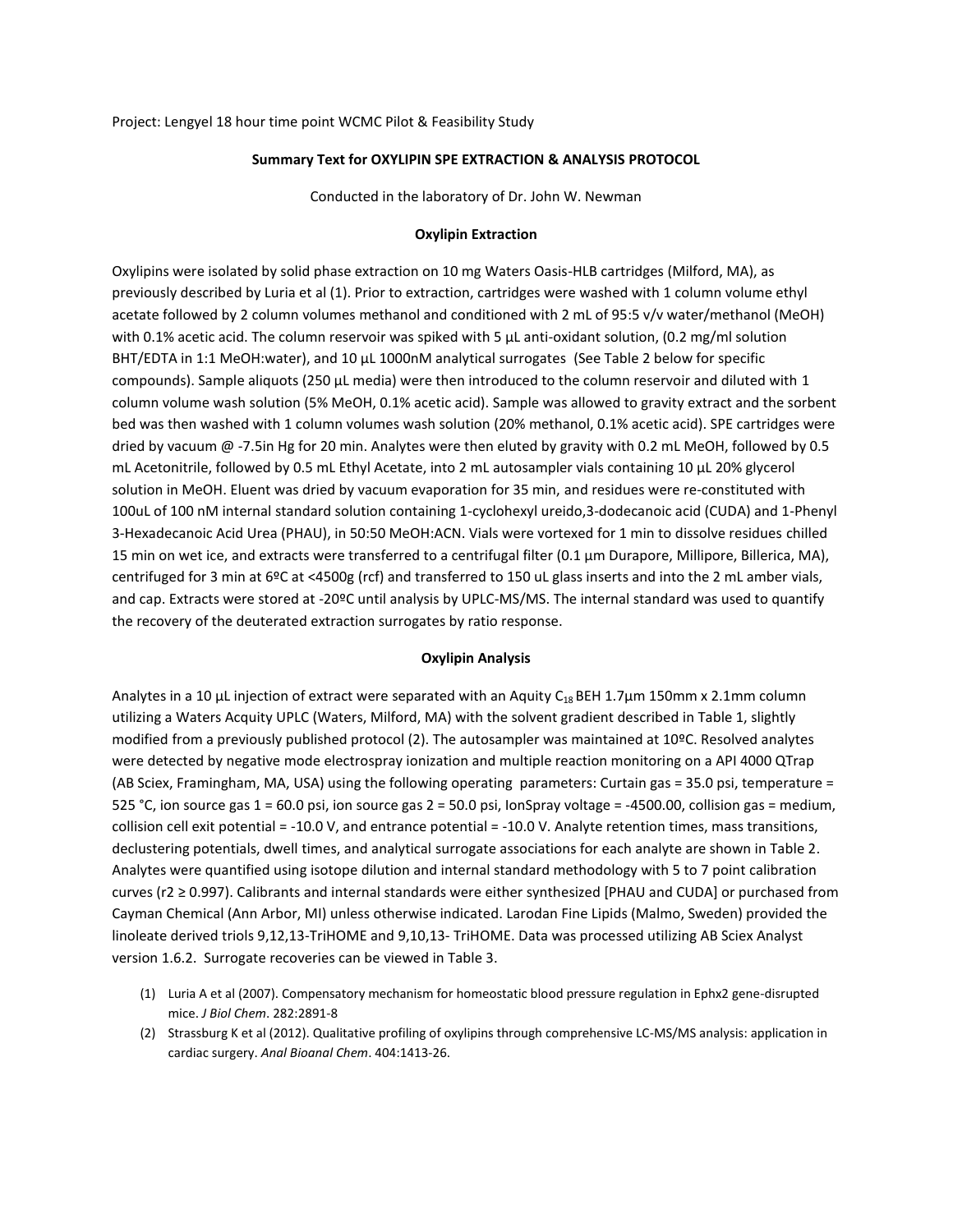**Table 1.** UPLC parameters

| Time (min) | А% | <b>B%</b> |
|------------|----|-----------|
| 0          | 75 | 25        |
| 1          | 60 | 40        |
| 2.5        | 58 | 42        |
| 4.5        | 50 | 50        |
| 10.5       | 35 | 65        |
| 12.5       | 25 | 75        |
| 14         | 15 | 85        |
| 14.5       | 5  | 95        |
| 15         | 75 | 25        |
| 16         | 75 | 25        |

Solvent A = 0.1% Acetic Acid;

Solvent B = 90% Acetonitrile / 10% isopropanol flow rate = 0.25 mL/min, column 2.1 X 150mm, 1.7 µm BEH C18 (Waters, Milford, MA), column temp =  $60 °C$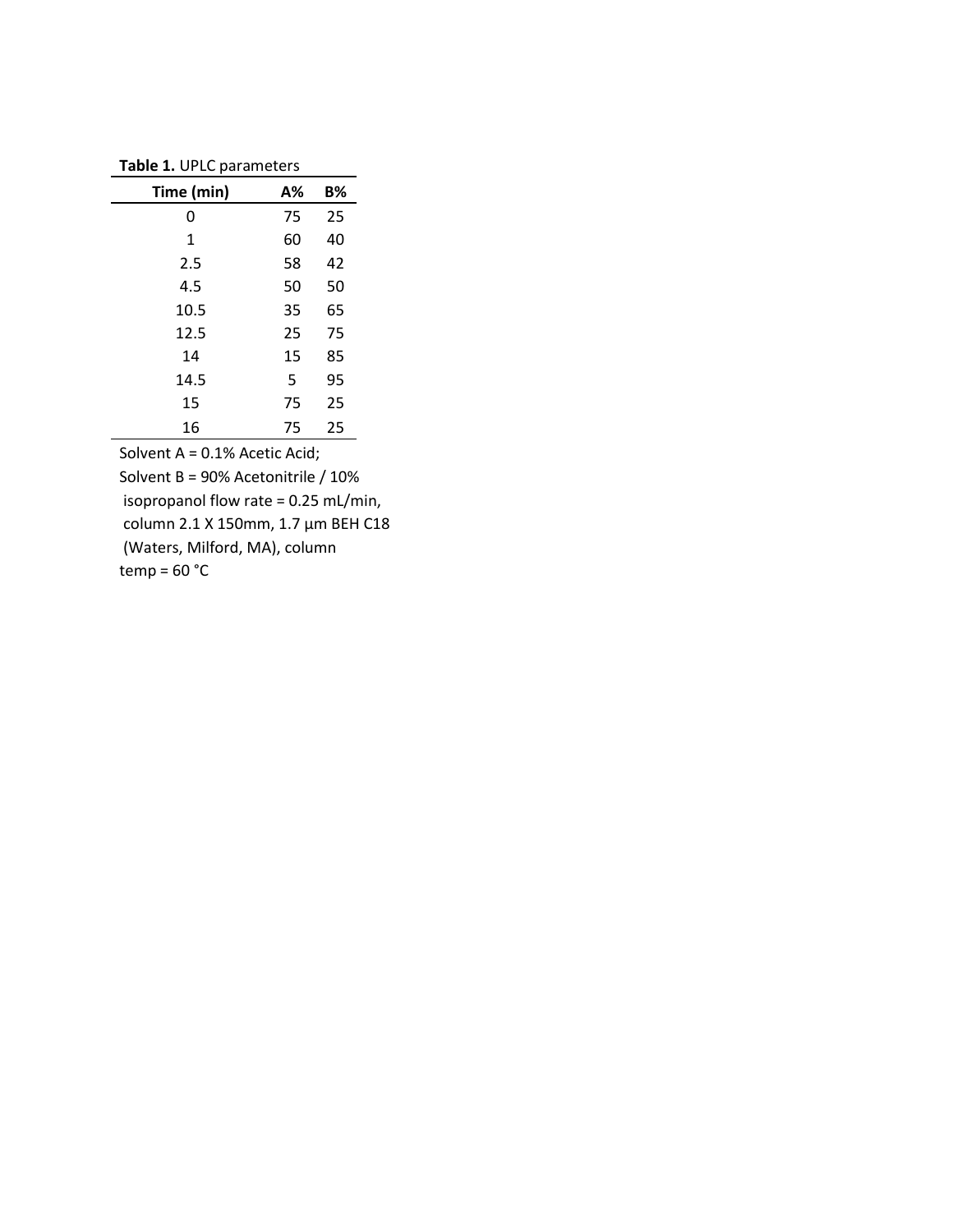| Analyte            | $tR$ (min) | <b>Transition (Da)</b> | Dwell (msec) | DP(V) | CE(V) | ISTD <sup>+</sup>          |
|--------------------|------------|------------------------|--------------|-------|-------|----------------------------|
| PHAU               | 2.7        | 249.2 > 130.1          | 10           | 50    | 18    | ---                        |
| 20-carboxy-LTB4    | 3.0        | 365.3 > 347.3          | 10           | 70    | 27    | d4-6-keto PGF1α            |
| Resolvin E1        | 3.1        | 349.3 > 195.2          | 50           | 65    | 21    | $d4-6$ -keto PGF1 $\alpha$ |
| 6-keto PGF1α       | 3.1        | 369.3 > 163.1          | 10           | 70    | 40    | d4-6-keto PGF1α            |
| $d$ 4-6-keto PGF1α | 3.1        | 373.3 > 167.1          | 10           | 70    | 40    | PHAU                       |
| 20-hydroxy-LTB4    | 3.1        | 351.3 > 195.2          | 10           | 60    | 24    | $d4-6$ -keto PGF1 $\alpha$ |
| PGF4 screen        | 3.7        | 377.3 > 113.1          | 20           | 60    | 21    | $d4-PGF2\alpha$            |
| PGF3               | 4.8        | 351.3 > 115.1          | 20           | 40    | 21    | $d4-PGF2\alpha$            |
| PGE3               | 3.8        | 349.3 > 269.2          | 20           | 50    | 21    | $d4-PGF2\alpha$            |
| d4-TXB2            | 3.9        | 373.3 > 173.1          | 20           | 40    | 27    | PHAU                       |
| TXB <sub>2</sub>   | 3.9        | 369.3 > 169.1          | 20           | 50    | 27    | d4-TXB2                    |
| 9,12,13-TriHOME    | 4.3        | 329.2 > 211.2          | 20           | 50    | 33    | $d4-PGF2\alpha$            |
| $d4-PGF2\alpha$    | 4.4        | 357.3 > 197.2          | 20           | 80    | 36    | PHAU                       |
| $PGF2\alpha$       | 4.4        | 353.3 > 193.2          | 20           | 60    | 33    | $d4-PGF2\alpha$            |
| 9,10-13-TriHOME    | 4.4        | 329.2 > 171.1          | 20           | 70    | 27    | $d4-PGF2\alpha$            |
| PGE <sub>2</sub>   | 4.5        | 351.3 > 271.2          | 20           | 50    | 27    | $d4-PGD2\alpha$            |
| PGE1               | 4.7        | 353.3 > 317.2          | 20           | 50    | 21    | $d4-PGD2\alpha$            |
| d4-PGD2            | 4.8        | 355.3 > 275.2          | 20           | 40    | 27    | PHAU                       |
| PGD <sub>2</sub>   | 4.8        | 351.3 > 271.2          | 20           | 40    | 24    | $d4-PGD2\alpha$            |

**Table 2.** UPLC/Electrospray ionization QTRAP analyte and instrument specific parameters\*

\* - See Table I for UPLC conditions. Collision-induced dissociation was performed with 2.3 mTorr nitrogen. Dashed lines indicate separation between mass spectral multiple reaction monitoring functions.

† - Internal Standards (ISTD) - Analytes were corrected for recoveries of listed surrogates.

1-Cyclohexylureido,3-dodecanoic acid (CUDA) and 1-Phenyl 3-Hexadecanoic Acid Urea (PHAU) were introduced immediately prior to analysis and used to quantify surrogate recoveries. †† - Compounds labeled as "screen" are compounds for which we did not have calibration standards. These compounds were identified based on retention time and transition (Da) and produced qualitative data.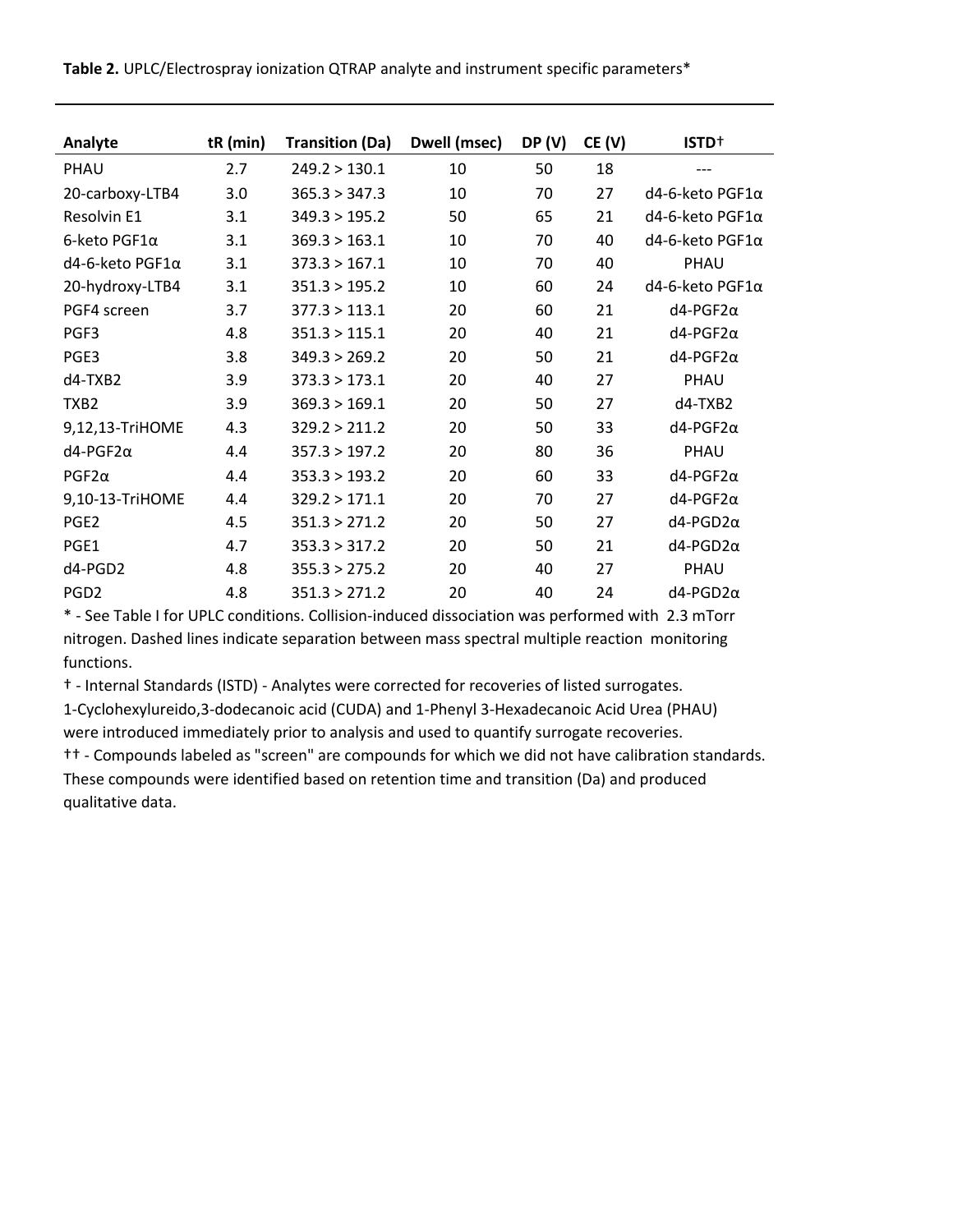| Analyte         | tR (min) | <b>Transition (Da)</b> | Dwell (msec) | DP(V) | CE (V) | ISTD <sup>+</sup> |
|-----------------|----------|------------------------|--------------|-------|--------|-------------------|
| Resolvin D1     | 5.3      | 375.3 > 121.1          | 50           | 60    | 40     | $d4-PGF2\alpha$   |
| 11,12,15-THET   | 5.3      | 353.3 > 167.1          | 50           | 70    | 30     | $d4-PGF2\alpha$   |
| Lipoxin A4      | 5.4      | 351.3 > 217.2          | 50           | 50    | 27     | $d4-PGF2\alpha$   |
| PGJ2/ δ 12-PGJ2 | 6.3      | 333.2 > 233.2          | 5            | 40    | 15     | $d4-PGF2\alpha$   |
| LTB5            | 6.5      | 333.3 > 195.2          | 5            | 70    | 21     | d4-LTB4           |
| d3-LTE4         | 6.6      | 441.4 > 336.3          | 50           | 50    | 27     | <b>CUDA</b>       |
| LTE4            | 6.6      | 438.4 > 333.3          | 50           | 70    | 27     | d3-LTE4           |
| 15,16-DiHODE    | 6.9      | 311.2 > 235.2          | 10           | 60    | 24     | d11-14,15-DiHETrE |
| 12,13-DiHODE    | 7.0      | 311.2 > 183.2          | 10           | 50    | 27     | d11-14,15-DiHETrE |
| 8,15-DIHETE     | 7.0      | 335.3 > 235.2          | 10           | 80    | 21     | d11-14,15-DiHETrE |
| Hepoxilin A3    | 7.0      | 335.2 > 171.1          | 50           | 40    | 24     | d11-14,15-DiHETrE |
| 9,10-DiHODE     | 7.0      | 311.2 > 201.2          | 10           | 50    | 27     | d11-14,15-DiHETrE |
| 17,18-DIHETE    | 7.3      | 335.3 > 247.2          | 10           | 60    | 24     | d11-14,15-DiHETrE |
| 5,15-DiHETE     | 7.3      | 335.3 > 173.1          | 10           | 50    | 21     | d11-14,15-DiHETrE |
| 6-trans-LTB4    | 7.4      | 335.3 > 195.2          | 20           | 60    | 21     | d4-LTB4           |
| 14,15-DiHETE    | 7.6      | 335.3 > 207.2          | 10           | 60    | 24     | d11-14,15-DiHETrE |
| <b>CUDA</b>     | 7.6      | 339.4 > 214.2          | 10           | 60    | 36     |                   |
| d4-LTB4         | 7.7      | 339.3 > 163.1          | 20           | 50    | 33     | <b>CUDA</b>       |
| LTB4            | 7.7      | 335.3 > 195.2          | 10           | 50    | 24     | d4-LTB4           |

† - Internal Standards (ISTD) - Analytes were corrected for recoveries of listed surrogates.

1-Cyclohexylureido,3-dodecanoic acid (CUDA) and 1-Phenyl 3-Hexadecanoic Acid Urea (PHAU)

were introduced immediately prior to analysis and used to quantify surrogate recoveries.

†† - Compounds labeled as "screen" are compounds for which we did not have calibration standards. These compounds were identified based on retention time and transition (Da) and produced qualitative data.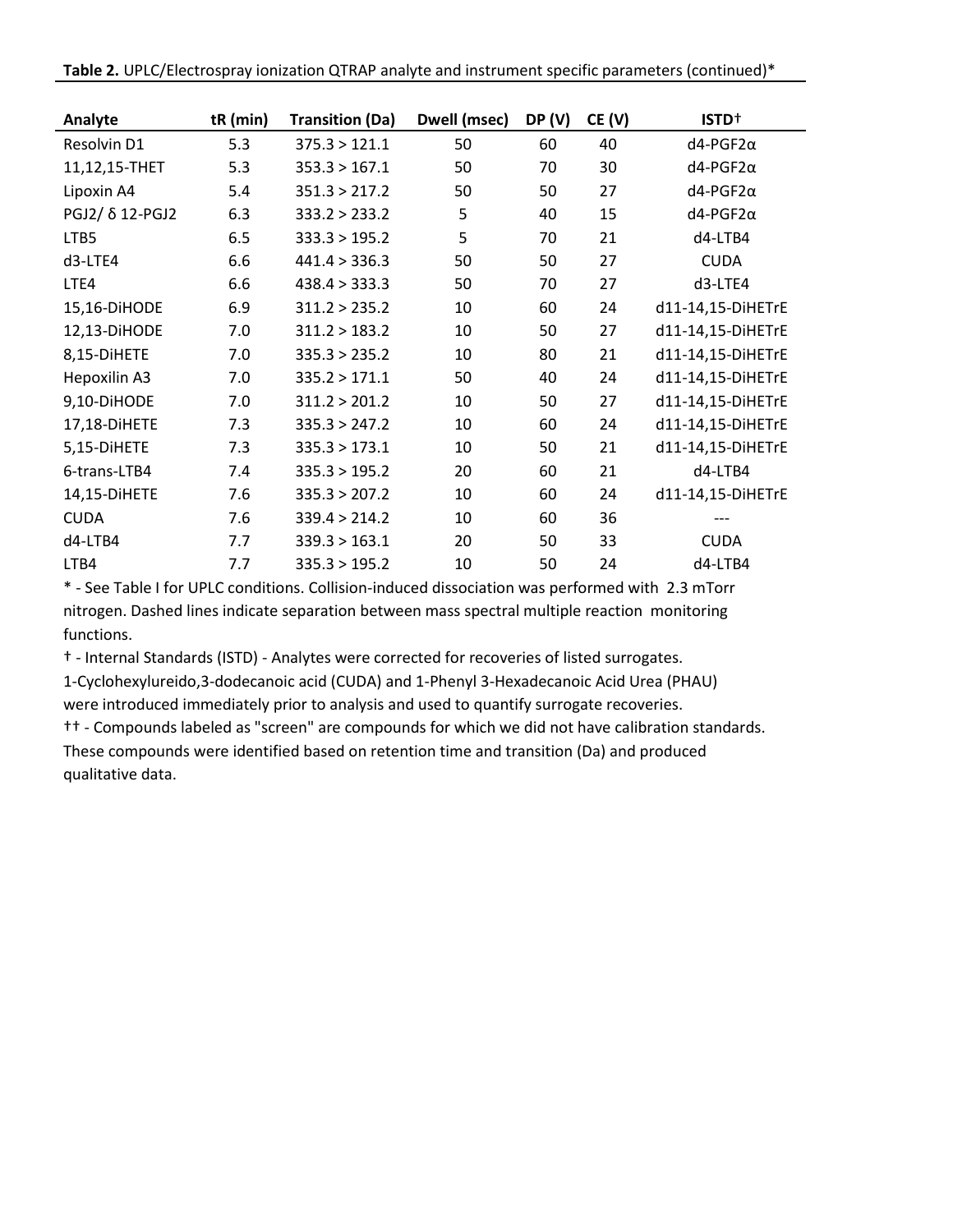| Analyte           | tR (min) | <b>Transition (Da)</b> | Dwell (msec) | DP(V) | CE(V) | ISTD <sup>+</sup> |
|-------------------|----------|------------------------|--------------|-------|-------|-------------------|
| 12,13-DiHOME      | 8.0      | 313.3 > 183.2          | 5            | 70    | 30    | d11-14,15-DiHETrE |
| 10,11-DHHep       | 8.0      | 301.2 > 283.2          | 10           | 70    | 33    | <b>CUDA</b>       |
| 9,10-DIHOME       | 8.4      | 313.3 > 201.2          | 5            | 60    | 30    | d11-14,15-DiHETrE |
| d11-14,15-DiHETrE | 8.5      | 348.4 > 207.2          | 10           | 70    |       | <b>CUDA</b>       |
| 19,20-DiHDoPA     | 8.6      | 361.3 > 273.2          | 10           | 80    | 24    | d11-14,15-DiHETrE |
| 14,15-DiHETrE     | 8.6      | 337.3 > 207.2          | 10           | 60    | 27    | d11-14,15-DiHETrE |
| 11,12-DiHETrE     | 9.2      | 337.3 > 167.1          | 10           | 60    | 27    | d11-14,15-DiHETrE |
| 9-HOTE            | 9.4      | 293.2 > 171.1          | 10           | 60    | 21    | $d4-9(S)-HODE$    |
| 12(13)-Ep-9-KODE  | 9.4      | 309.2 > 291.2          | 10           | 70    | 21    | d4-9(S)-HODE      |
| 13-HOTE           | 9.5      | 293.2 > 195.2          | 10           | 70    | 21    | d4-9(S)-HODE      |
| 8,9-DiHETrE       | 9.7      | 337.3 > 127.1          | 10           | 55    | 30    | d11-14,15-DiHETrE |
| 15-deoxy PGJ2     | 9.8      | 315.2 > 271.2          | 10           | 70    | 21    | d11-14,15-DiHETrE |
| d6-20-HETE        | 9.9      | 325.3 > 281.2          | 10           | 80    | 24    | <b>CUDA</b>       |
| 15-HEPE           | 10.0     | 317.2 > 219.2          | 10           | 60    | 18    | d8-12(S)-HETE     |
| 20-HETE           | 10.0     | 319.2 > 275.2          | 10           | 80    | 21    | d6-20-HETE        |
| 12-HEPE           | 10.3     | 317.2 > 179.1          | 10           | 60    | 21    | d8-12(S)-HETE     |
| 5,6-DiHETrE       | 10.4     | 337.3 > 145.1          | 10           | 70    | 24    | d11-14,15-DiHETrE |
| 9-HEPE            | 10.5     | 317.2 > 167.2          | 10           | 60    | 21    | d4-9(S)-HODE      |

† - Internal Standards (ISTD) - Analytes were corrected for recoveries of listed surrogates.

1-Cyclohexylureido,3-dodecanoic acid (CUDA) and 1-Phenyl 3-Hexadecanoic Acid Urea (PHAU) were introduced immediately prior to analysis and used to quantify surrogate recoveries.

†† - Compounds labeled as "screen" are compounds for which we did not have calibration standards. These compounds were identified based on retention time and transition (Da) and produced qualitative data.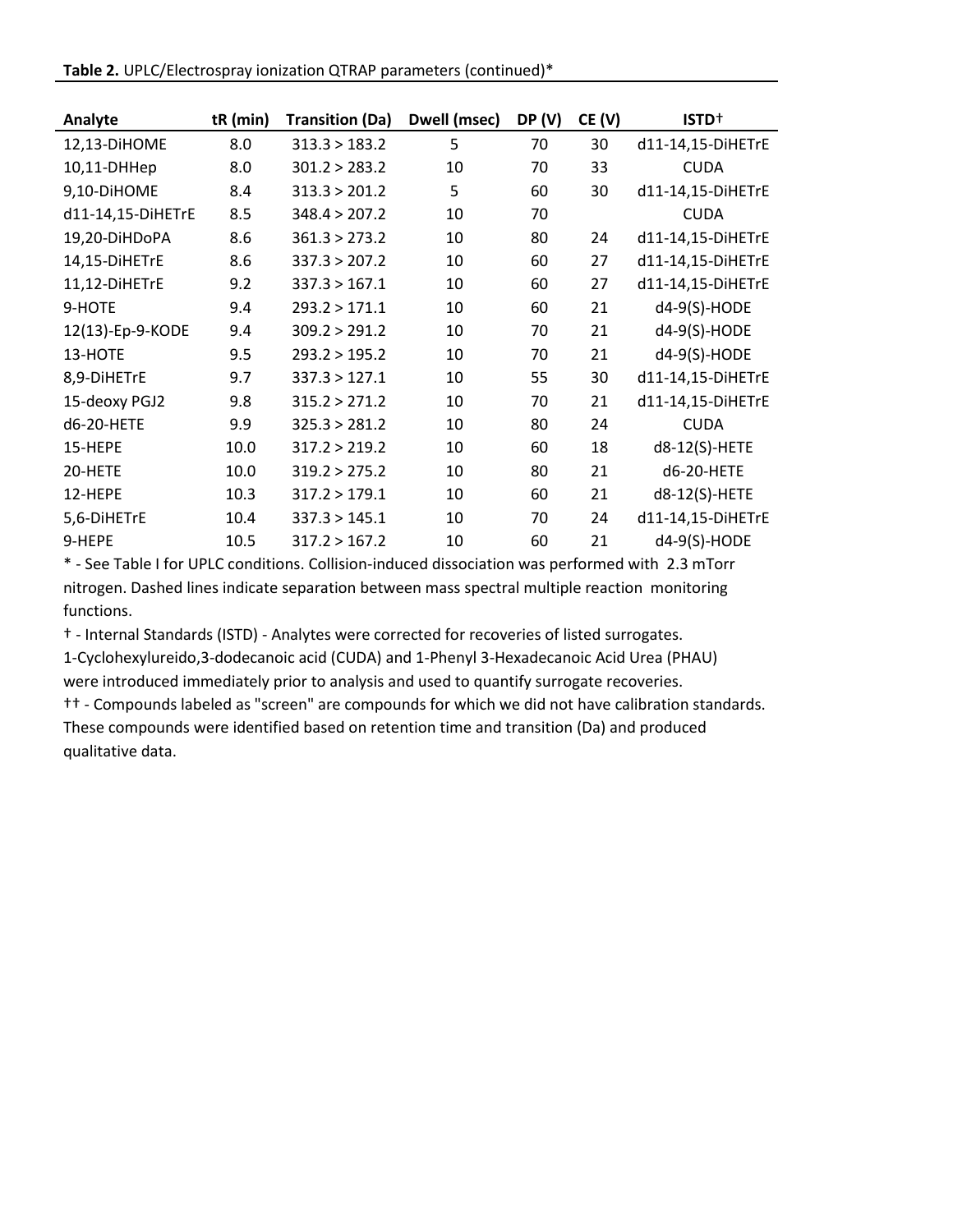| Analyte           | tR (min) | <b>Transition (Da)</b> | Dwell (msec) | DP(V) | CE(V) | ISTD <sup>+</sup> |
|-------------------|----------|------------------------|--------------|-------|-------|-------------------|
| 13-HODE           | 10.8     | 295.2 > 195.2          | 30           | 70    | 24    | d4-9(S)-HODE      |
| 5-HEPE            | 10.9     | 317.2 > 115.1          | 10           | 40    | 21    | d4-9(S)-HODE      |
| d4-9(S)-HODE      | 10.9     | 299.2 > 172.1          | 10           | 70    | 27    | <b>CUDA</b>       |
| 9-HODE            | 11.0     | 295.2 > 171.1          | 10           | 80    | 24    | d4-9(S)-HODE      |
| 15(16)-EpODE      | 11.1     | 293.2 > 275.2          | 50           | 60    | 18    | d4-12(13)-EpOME   |
| 17(18)-EpETE      | 11.2     | 317.2 > 259.2          | 30           | 70    | 15    | d4-12(13)-EpOME   |
| 15-HETE           | 11.2     | 319.2 > 219.2          | 50           | 60    | 18    | d8-12(S)-HETE     |
| 13-KODE           | 11.3     | 293.2 > 179.1          | 10           | 60    | 24    | d4-9(S)-HODE      |
| 15-HpETE screen++ | 11.4     | 335.2 > 113.1          | 10           | 60    | 20    | d8-12(S)-HETE     |
| 9(10)-EpODE       | 11.3     | 293.2 > 275.2          | 10           | 60    | 18    | d4-12(13)-EpOME   |
| 17-HDoHE          | 11.3     | 343.3 > 281.2          | 10           | 50    | 18    | d8-12(S)-HETE     |
| 13-HpODE screen   | 11.6     | 311.2 > 179.1          | 10           | 40    | 20    | d4-9(S)-HODE      |
| 12(13)-EpODE      | 11.5     | 293.2 > 183.2          | 10           | 50    | 24    | d4-12(13)-EpOME   |
| 14-HDoHE          | 11.6     | 343.3 > 281.2          | 10           | 50    | 18    | d8-12(S)-HETE     |
| 15-KETE           | 11.5     | 317.2 > 273.2          | 10           | 50    | 21    | d8-12(S)-HETE     |
| 11-HETE           | 11.6     | 319.2 > 167.1          | 30           | 50    | 21    | d8-12(S)-HETE     |
| 14(15)-EpETE      | 11.6     | 317.2 > 247.2          | 30           | 60    | 21    | d4-12(13)-EpOME   |
| 11(12)-EpETE      | 11.8     | 317.2 > 167.3          |              | 50    | 21    | d4-12(13)-EpOME   |

† - Internal Standards (ISTD) - Analytes were corrected for recoveries of listed surrogates.

1-Cyclohexylureido,3-dodecanoic acid (CUDA) and 1-Phenyl 3-Hexadecanoic Acid Urea (PHAU) were introduced immediately prior to analysis and used to quantify surrogate recoveries.

†† - Compounds labeled as "screen" are compounds for which we did not have calibration standards. These compounds were identified based on retention time and transition (Da) and produced qualitative data.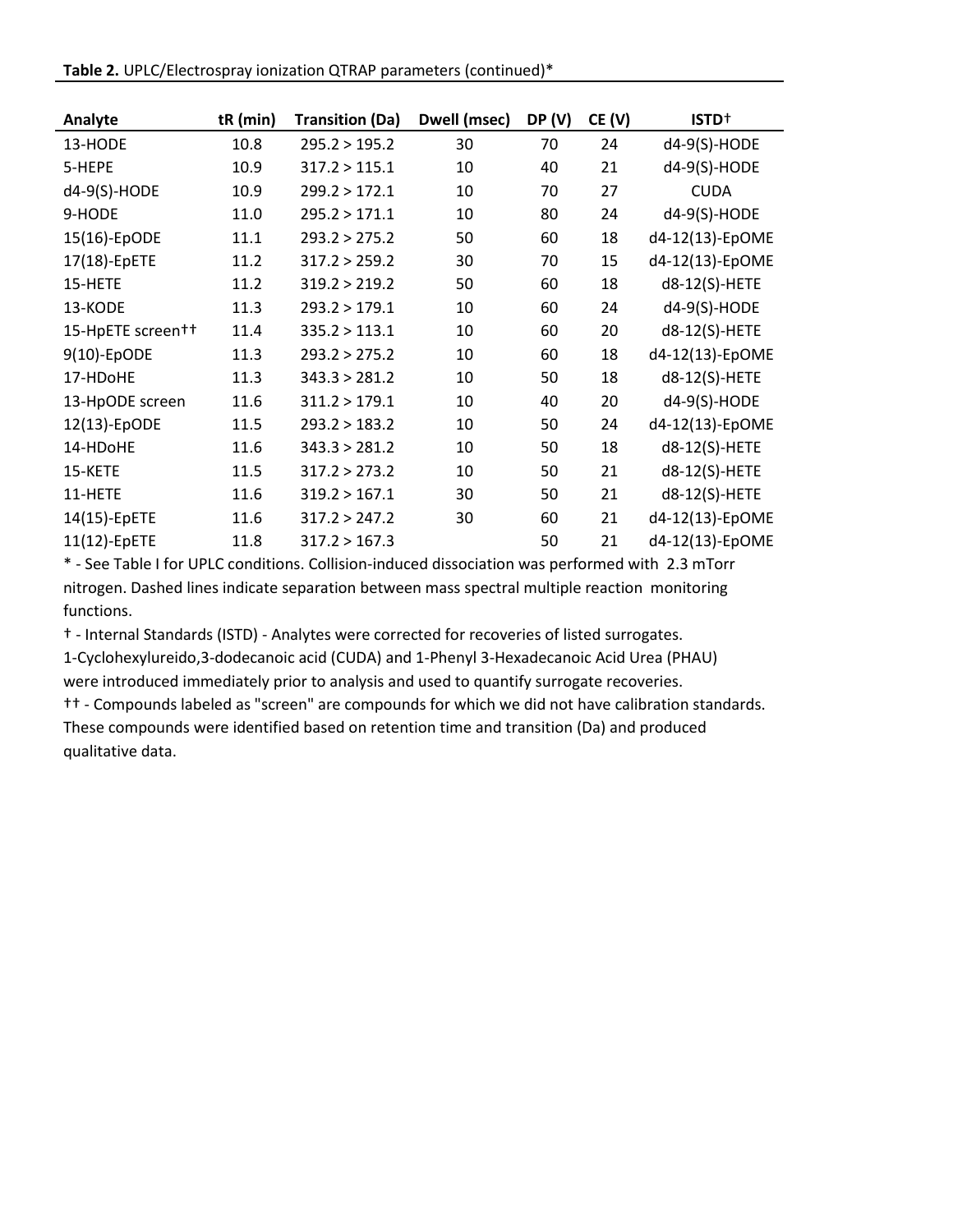| Analyte         | $tR$ (min) | <b>Transition (Da)</b> | Dwell (msec) | DP(V) | CE(V) | ISTD <sup>+</sup> |
|-----------------|------------|------------------------|--------------|-------|-------|-------------------|
| 9-KODE          | 11.7       | 293.2 > 185.2          | 10           | 70    | 30    | d4-9(S)-HODE      |
| d8-12(S)-HETE   | 11.8       | 327.2 > 184.2          | 10           | 50    | 21    | <b>CUDA</b>       |
| 9-HpODE screen  | 11.9       | 311.2 > 185.2          | 10           | 50    | 20    | d4-9(S)-HODE      |
| 12-HETE         | 11.9       | 319.2 > 179.1          | 10           | 40    | 21    | d8-12(S)-HETE     |
| 8-HETE          | 12.0       | 319.2 > 155.1          | 10           | 50    | 21    | d8-12(S)-HETE     |
| 12-HpETE screen | 12.0       | 335.2 > 153.1          | 10           | 50    | 20    | d8-12(S)-HETE     |
| 15-HETrE        | 12.1       | 321.2 > 221.2          | 10           | 50    | 24    | d8-12(S)-HETE     |
| 9-HETE          | 12.2       | 319.2 > 167.1          | 30           | 60    | 21    | d8-12(S)-HETE     |
| $d8-5(S)$ -HETE | 12.5       | 327.2 > 116.1          | 10           | 40    | 24    | <b>CUDA</b>       |
| 19(20)-EpDPE    | 12.6       | 343.3 > 281.2          | 10           | 70    | 18    | d4-12(13)-EpOME   |
| 5-HETE          | 12.6       | 319.2 > 115.1          | 10           | 50    | 21    | d8-5(S)-HETE      |
| d4-12(13)-EpOME | 12.6       | 299.2 > 198.1          | 10           | 60    | 21    | <b>CUDA</b>       |
| 12(13)-EpOME    | 12.7       | 295.2 > 195.1          | 10           | 70    | 24    | d4-12(13)-EpOME   |
| 4-HDoHE         | 13.0       | 343.3 > 281.2          | 10           | 80    | 18    | d8-5(S)-HETE      |
| 14(15)-EpETrE   | 12.8       | 319.2 > 219.2          | 10           | 80    | 18    | d4-12(13)-EpOME   |
| 16(17)-EpDPE    | 12.9       | 343.5 > 273.5          | 30           | 70    | 18    | d4-12(13)-EpOME   |
| 9(10)-EpOME     | 13.0       | 295.2 > 171.1          | 10           | 60    | 24    | d4-12(13)-EpOME   |
| 5-HpETE screen  | 12.8       | 335.2 > 155.1          | 10           | 40    | 20    | $d8-5(S)$ -HETE   |
| 5-KETE          | 13.3       | 317.2 > 203.2          | 50           | 70    | 27    | d8-5(S)-HETE      |
| 11(12)-EpETrE   | 13.3       | 319.2 > 167.1          | 30           | 50    | 21    | d4-12(13)-EpOME   |
| 8(9)-EpETrE     | 13.5       | 319.2 > 155.1          | 10           | 60    | 21    | d4-12(13)-EpOME   |

† - Internal Standards (ISTD) - Analytes were corrected for recoveries of listed surrogates.

1-Cyclohexylureido,3-dodecanoic acid (CUDA) and 1-Phenyl 3-Hexadecanoic Acid Urea (PHAU) were introduced immediately prior to analysis and used to quantify surrogate recoveries. †† - Compounds labeled as "screen" are compounds for which we did not have calibration standards. These compounds were identified based on retention time and transition (Da) and produced qualitative data.